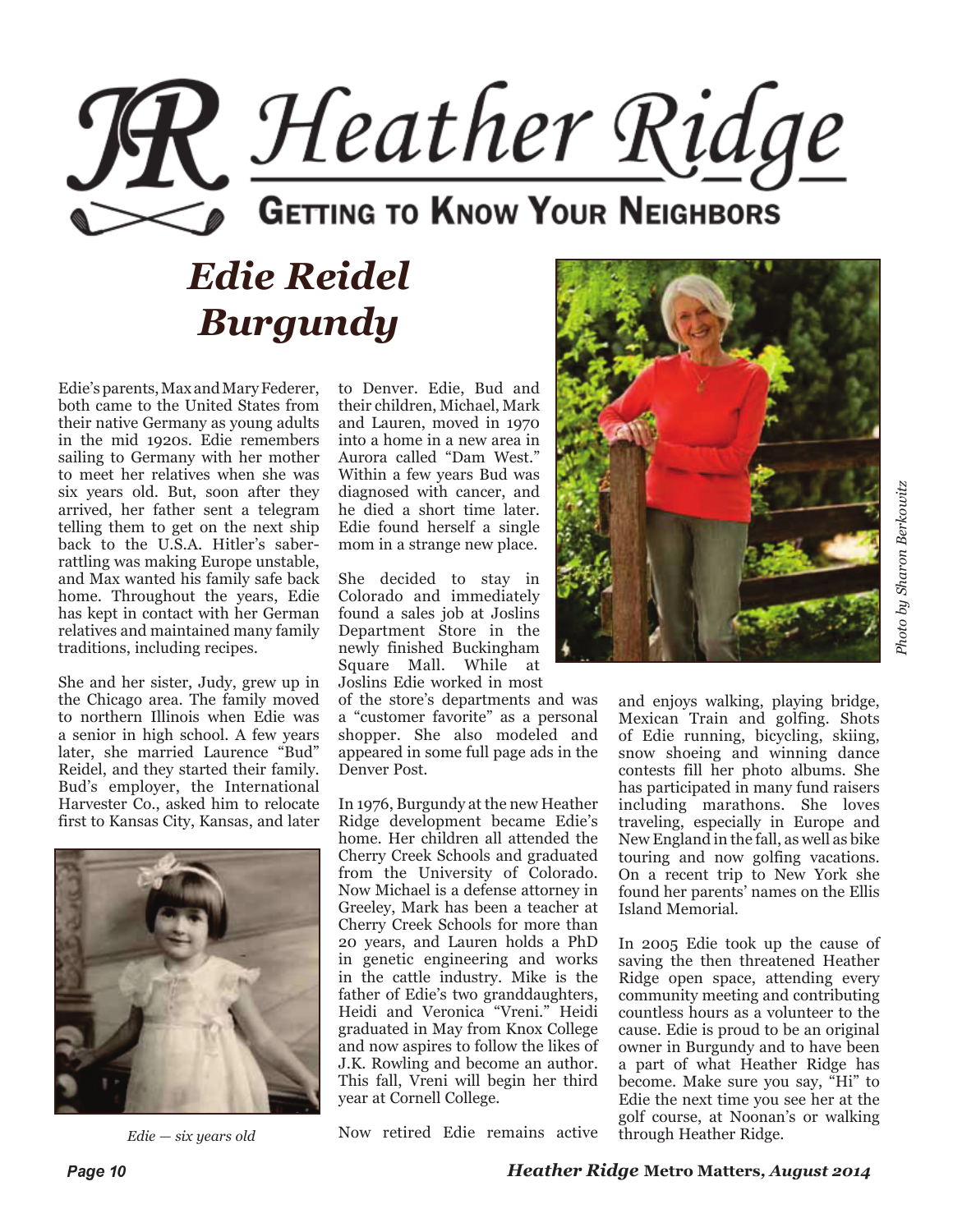



# **August 2014**



## **Getting to Know Your Neighbors**

*Heather Ridge Metro Matters*  wants to help you know your neighbors. Burgundy resident Edie Reidel has lived in the Heather Ridge community since 1976. The photo at left is when Edie was six years old. Learn more about Edie on page 10.

If you would like to introduce a special neighbor send us information and a picture for an upcoming issue. Please email to Publisher/Editor Barry McConnell at *bmcconn202@ aol.com*

### *IN EVERY ISSUE*

| <b>03 FROM THE PUBLISHER</b> | 16 HR GOLF NEWS                      |
|------------------------------|--------------------------------------|
| <b>04 COMMUNITY NEWS</b>     | 20 HOA NEWS                          |
| <b>05 CALENDAR</b>           | 28 NEWS AROUND AURORA                |
| <b>07 PRESIDENTS COUNCIL</b> | <b>30 SERVICE DIRECTORY LISTINGS</b> |

**HEATHER RIDGE** *METRO MATTERS* **MAGAZINE** 350 OSWEGO COURT AURORA, CO 80010 BMCCONN202@AOL.COM

*Heather Ridge* **Metro Matters***, August 2014*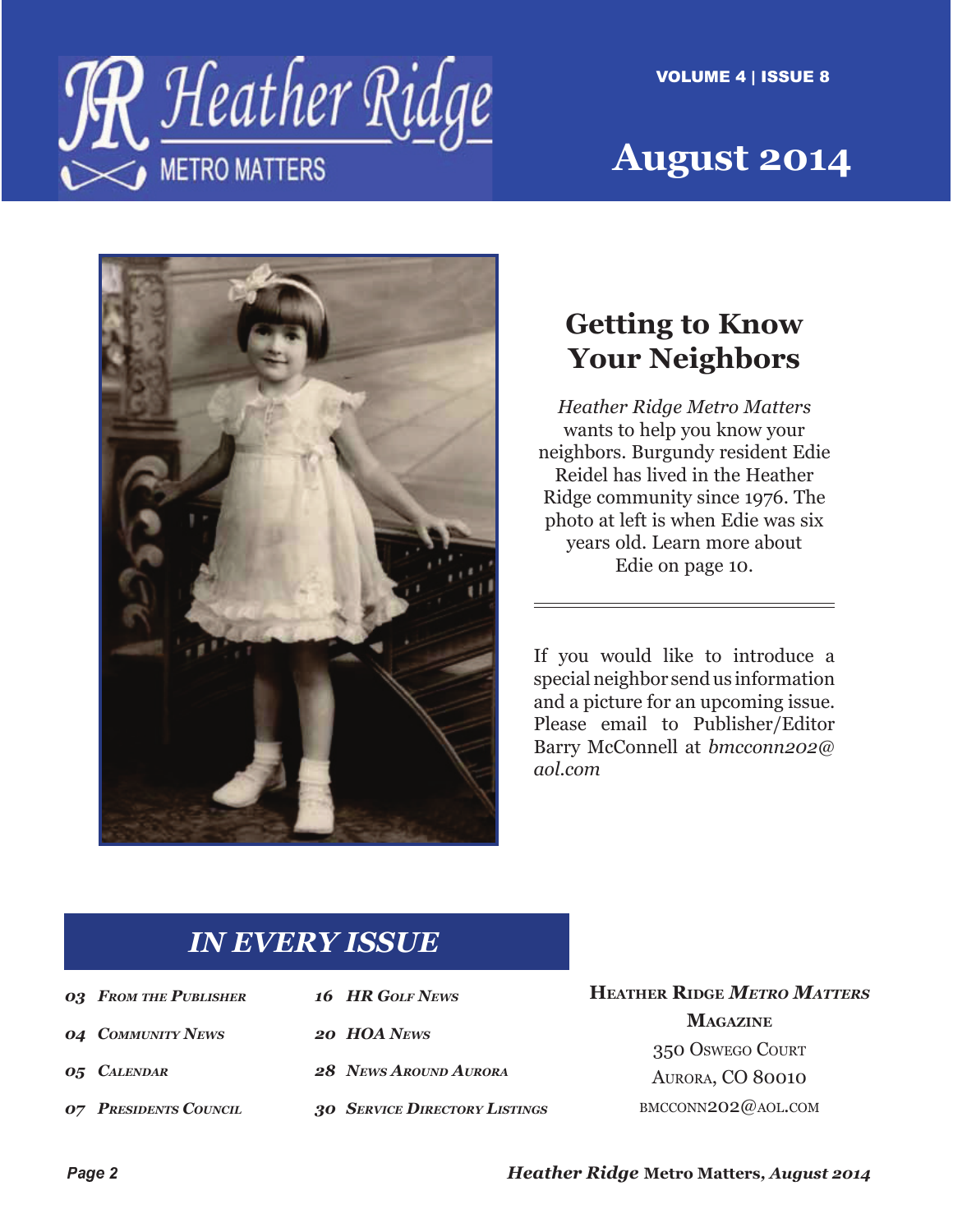

Take a good look at the sweet little girl on page 2. Do you know her? See page 10 to learn more about Edie Reidel. *Metro Matters* is launching a new feature each month and we would like you to help. We will be featuring one of your neighbors, telling something about them that perhaps you didn't know or your didn't know they were your neighbors just right down the street! To get involved just send information about yourself or a neighbor you think the Heather Ridge community would like to know. We will print the information and a picture in an upcoming issue of the magazine.



We have some great new advertisers and some dedicated advertisers who have been with us for a very one time. Take a few moments and let them know you saw their ad in the *Heather Ridge Metro Matters*. They would love to visit with you at their facility.

We would also love feedback about what other useful information you would like to see in this publication.

> **Barry McConnell Publisher**

#### *Attention Metro Matters Readers*

*Tell our advertisers "I saw your Ad in Heather Ridge Metro Matters Magazine!"*

**Our magazine is supported in large part by our advertisers. Please do your part to support our community and our magazine by letting our advertisers know that you saw their ad in** *Metro Matters* **Magazine. Several advertisers are featuring great coupons this month!**

## *On the Cover H&M Family Dentistry*

*Husband and wife team, Dr. Hua Gao and Dr. Xiaomei Sui, 2711 South Parker Road, Aurora, CO 80014 303-353-9611*

#### *Heather Ridge Metropolitan District*

President Errol Rowland Vice President Van Lewis, Treasurer Vinny Roith Secretary Melissa Miller Assistant Secretary Jim Bruce Assistant Secretary Joan Beldock Assistant Secretary Jane Klein

*Heather Ridge Metropolitan District* Vinny Roith 720-246-0303 *info@HRColo.org HeatherRidgeColorado.org*

*Heather Ridge Golf Club* 13521 E Iliff Ave Aurora, CO 80014 303-755-3550 *www.golfclubatheatherridge.com*

*Presidents Council* President, Amanda Milstead *amandamilstead@comcast.net*

*Heather Ridge Neighborhood Watch* Bev Brown 303-872-3154 Aurora Police, PAR Officer Mark Lowisz 303-739-1819 Non-emergency 303-627-3100

*Heather Ridge Metro Matters* Editor/Publisher Barry McConnell 720-324-0242 *bmcconn202@aol.com* H*eather Ridge Metro Matters* Coordinator/Advertising Cherryl Greenman 303-886-1693 *cherryl.greenman@gmail.com* 

Heather Ridge *Metro Matters* is published monthly for the residents of Heather Ridge. Publisher: HomewoRx Publishing, Barry McConnell. metromatters1@aol.com

Heather Ridge *Metro Matters* welcomes letters and other articles regarding community issues. Letters must be signed, dated and include the writer's phone number. Letters may be edited due to space limitations and for clarity. ©2014, HomewoRx Publishing. All rights reserved. Reproduction in whole or in part without written permission is prohibited. The Publisher does not necessarily endorse the companies, products or services advertised in Heather Ridge *Metro Matters*.